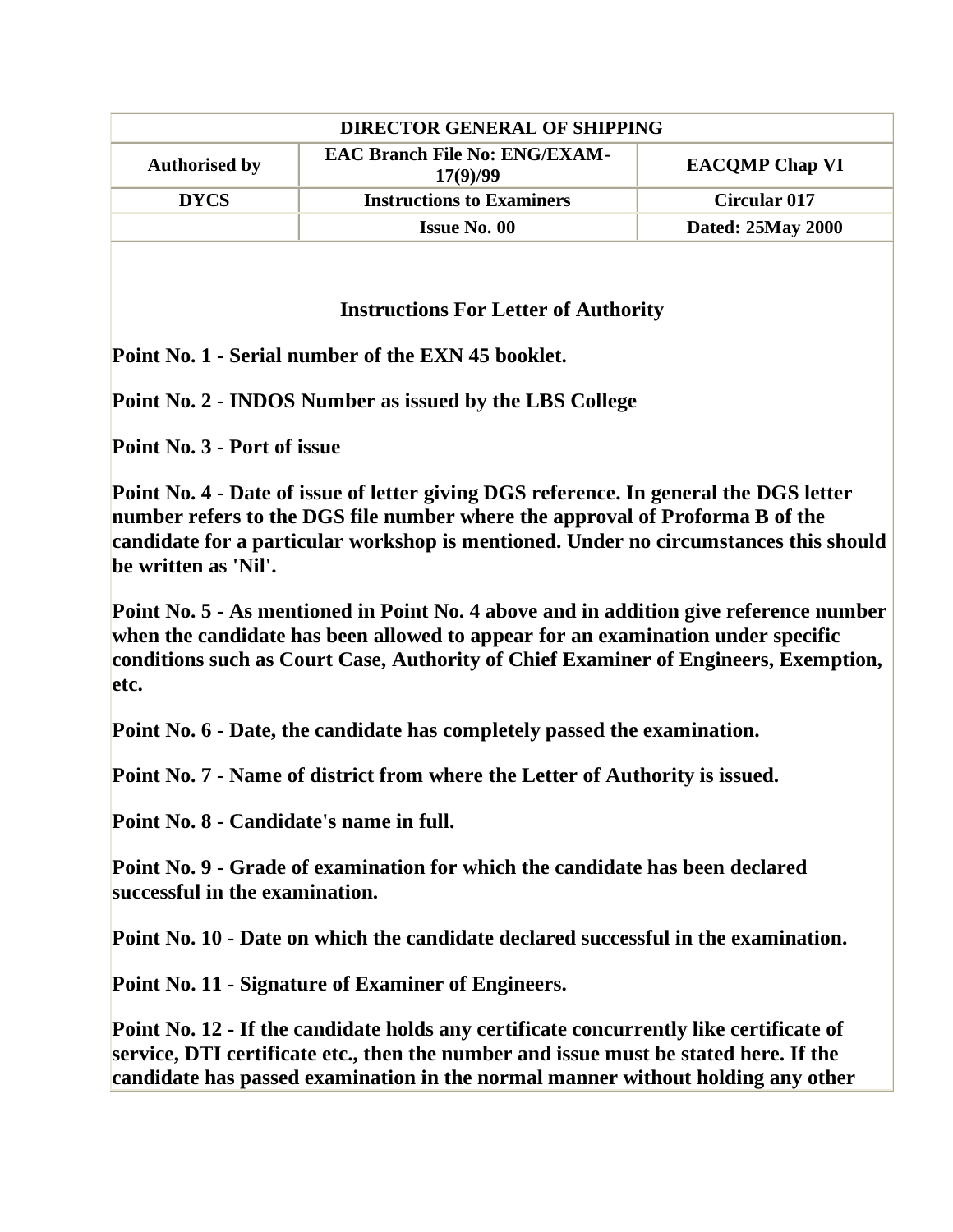**concurrently valid Certificate of Competency then it must be marked as 'Nil'.** 

**Point No. 13 - If the candidate has sought revalidation having served in the industry ashore, then entry must read Supdt./Maintenance Engineer etc.** 

**Point No. 14 - If the candidate has sought revalidation utilizing services of an inspection service such as administration, classification societies, the same must be entered here.** 

**Point No. 15 - If there is any other category under which revalidation has been sought, then it must be entered in brief. Item No. 13, 14 and 15 to be used for cases where candidate has sought revalidation and upgradation. If the candidate has passed the examination in the normal manner this column must be marked as 'Nil'.** 

**Point No. 16 - Rotation number of candidates who have passed in examination otherwise it is to be marked as 'Nil'.** 

**Point No. 17 - Colour of pupil.** 

**Point No. 18 - Mention the colour in one word such as Black, Brown, Grey or White.**

**Point No. 19 - Personal mark in brief. Abbreviations can be used such as LA for Left Arm, RL for Right Leg etc.** 

**Point No. 20 & 21- As prescribed in Meta Manual I and II for the specific grade.** 

**Point No. 22 - Signature of candidate in full in black ball point pen.** 

**Point No. 23 - Write in centimeters only.** 

**Point No. 24 - The official seal of the Principal Officer of the District must be affixed here.** 

**Point No. 25 - The date of birth in numbers (00/00/0000).** 

**Point No. 26 - A stamp sized colour photo is to be affixed here and validated by a small round rubber stamp stating "Verified", which would be mostly imprinted partly on the document and partly on the photo in a corner. The stamping should be neat, without disfiguring the photo. A small initial of the 'authority' verifying the photo must be affixed by the side of the photograph.** 

**Point No. 27 - As prescribed in the Meta Manual I and II. If there are no limitations**